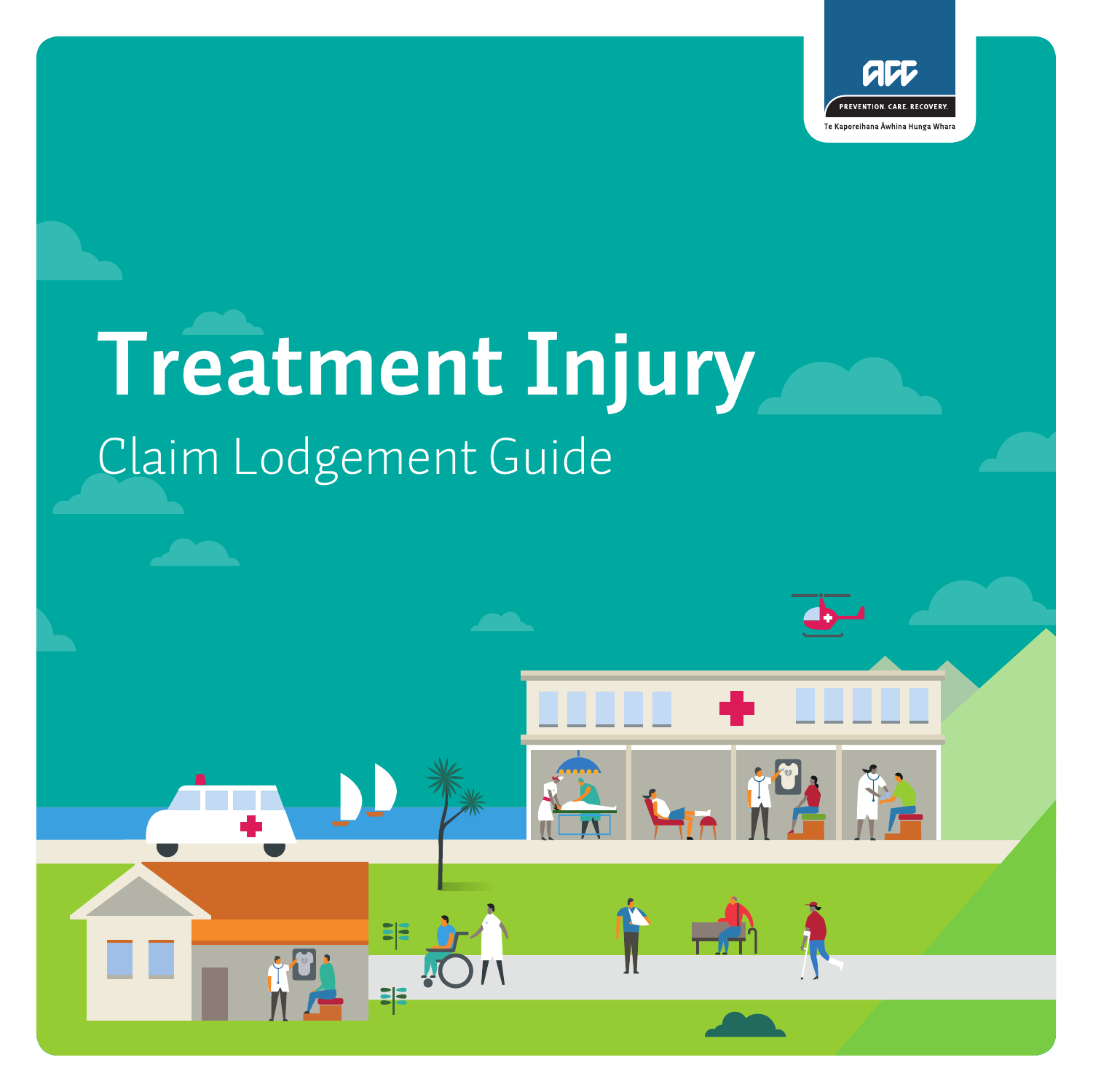# **Contents**

2

| Introduction                                                        | $\overline{3}$  |
|---------------------------------------------------------------------|-----------------|
| Should I lodge a Treatment Injury Claim with the patient's consent? | $\overline{5}$  |
| Criteria and examples                                               | 6               |
| Clinical information needed for a claim                             | 8               |
| Treatment Injury Claim timeframes                                   | $\overline{9}$  |
| Best practice in lodging Treatment Injury Claims                    | 10              |
| Establishing whether a client has cover                             | 11              |
| Where do I go for more information?                                 | 11              |
| <b>Appendix 1: Definitions</b>                                      | 12 <sub>2</sub> |
| Appendix 2: Underpinning legislation                                | 14              |

 $\blacksquare$ 

부

**EE** 

щ

 $\mathbf{r}$   $\mathbf{r}$ 

 $\boldsymbol{\eta}$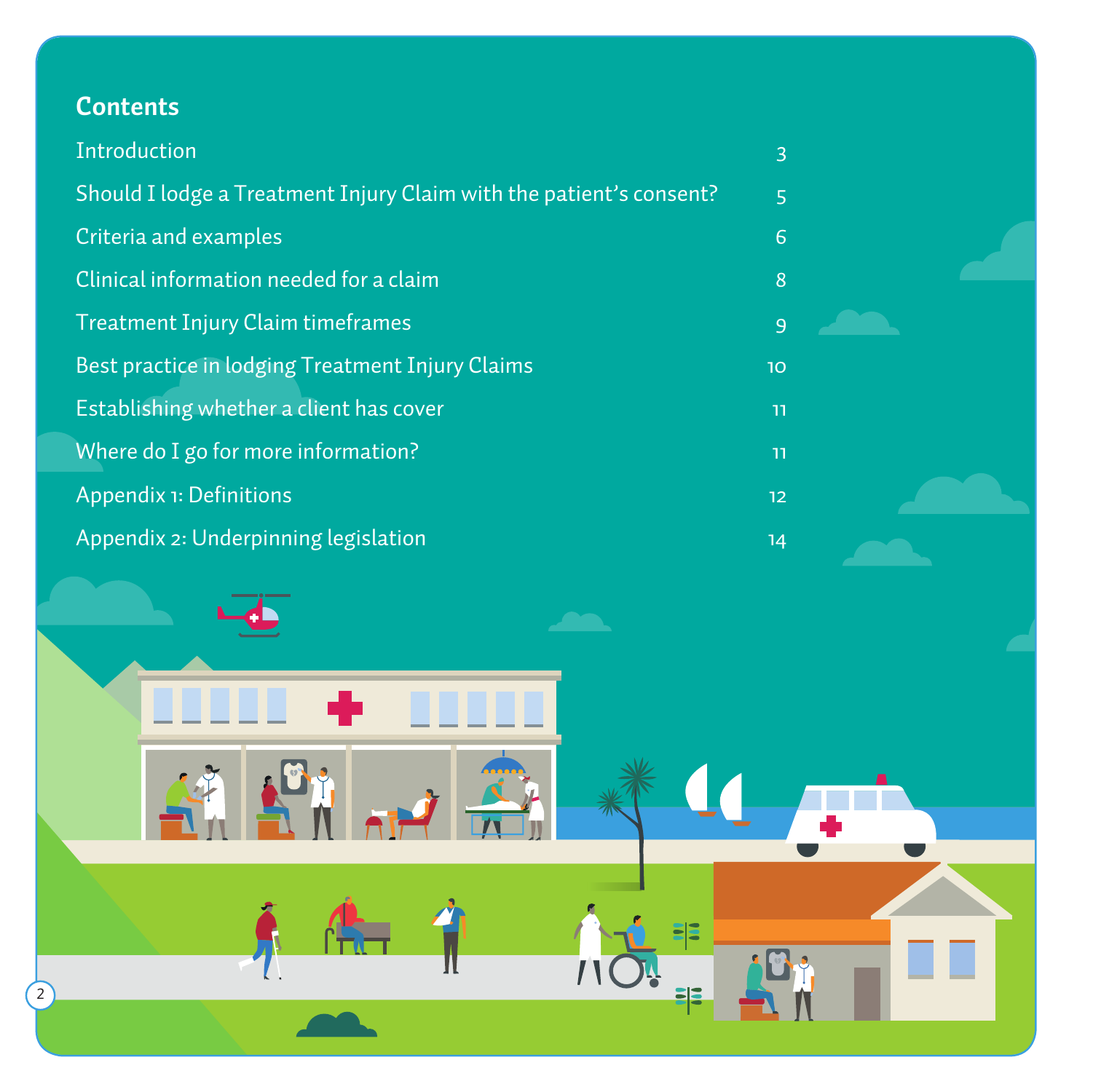# **Introduction**

#### **What is the purpose of this guide?**

This guide is to help District Health Boards (DHBs) and Registered Health Professionals (RHPs) advise patients on whether to lodge a Treatment Injury Claim.

On average, a third of Treatment Injury Claims are declined each year. Giving DHBs and Registered Health Professionals clearer guidance on when to lodge a Treatment Injury Claim will lead to:

- more appropriate claim lodgement, leading to greater confidence that a claim will be accepted
- improved patient experience as expectations are managed more effectively
- more time and resources within DHBs that can be focused on patient care and successful claims.

#### **What is a Treatment Injury Claim?**

It is a claim to ACC to cover an injury caused to a patient by treatment from a Registered Health Professional. The claim must be lodged with the consent of the patient.

When an injury is covered, ACC may pay or contribute to the cost of treatment, rehabilitation and compensation.

There are three core requirements which need to be met in order for a claim to be accepted. These are explained in more detail later in this guidance:

- an injury has occurred that has resulted in physical harm or damage to the patient
- the injury has been caused by treatment
- the injury is not a necessary part or an ordinary consequence of treatment, having regard to the clinical knowledge at the time of treatment, and the underlying health condition of the patient.

All Treatment Injury Claims are considered by ACC on the basis of the specific circumstances of each patient. Differences in the underlying health conditions or the context of treatment can mean that a claim that is accepted for one patient may not be accepted for another patient.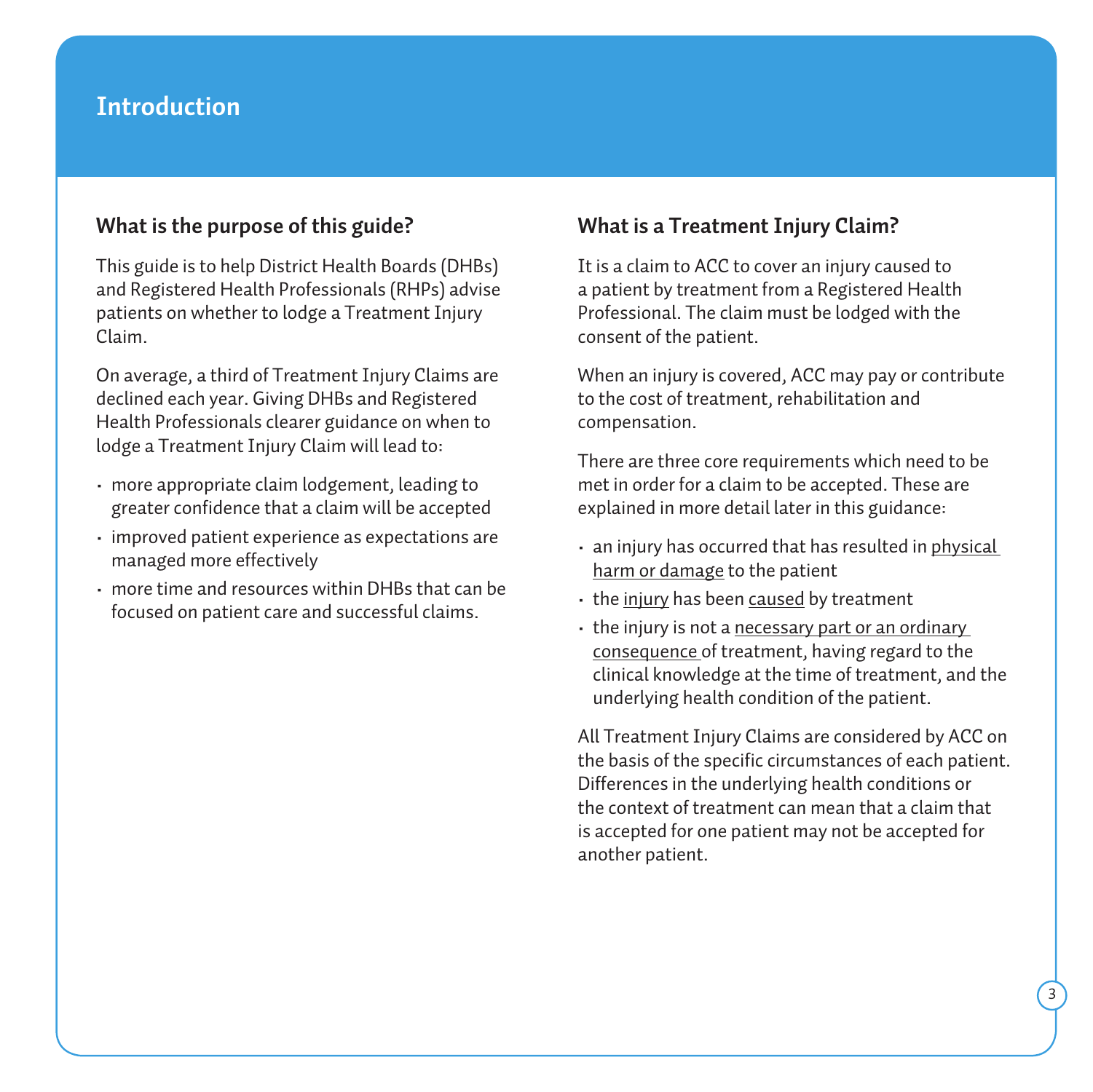# **About the Guide**

## **Who is this guide for?**

This guide is for those involved in the process of lodging a Treatment Injury Claim, and is tailored for health professionals who are eligible to lodge claims and those submitting the claims on behalf of patients.

Where the guide refers to DHBs, if relevant this should also be taken to include private surgical hospitals and other health care settings.

# **How should I use this guide?**

This guide should be used as a reference, to inform the decisions you need to make to lodge a Treatment Injury Claim appropriately. Use this guide to:

- identify what you need to discuss with your patient before lodging a claim, including making sure they have given their consent
- help you decide whether to lodge a Treatment Injury Claim
- confirm the key information you need to send to ACC to help a timely decision.

The guide can be used to inform DHB policy on Treatment Injury Claims, and is intended to supplement other DHB policies, such as informed consent and open disclosure policies.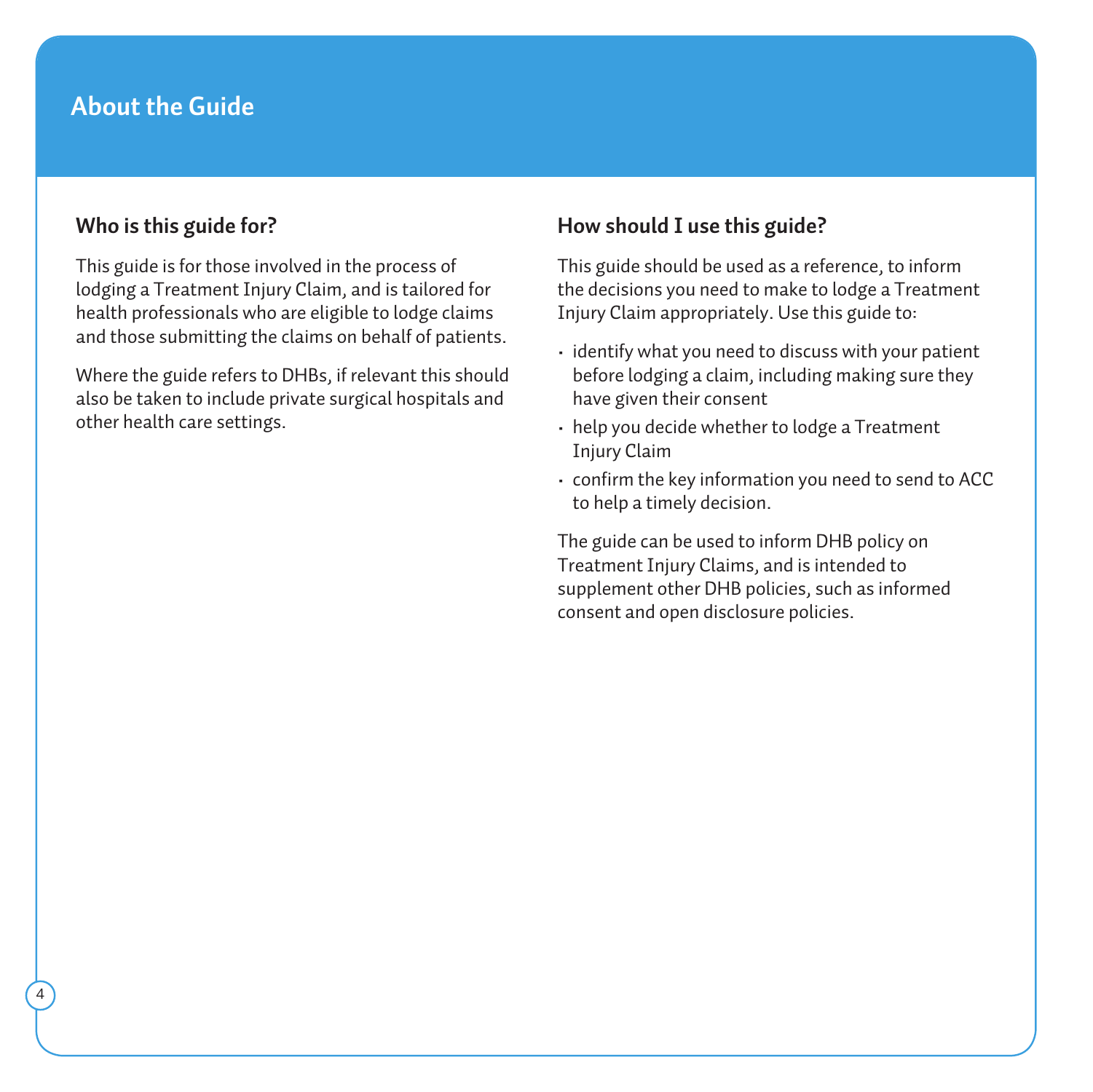# **Should I lodge a Treatment Injury Claim with the patient's consent?**



5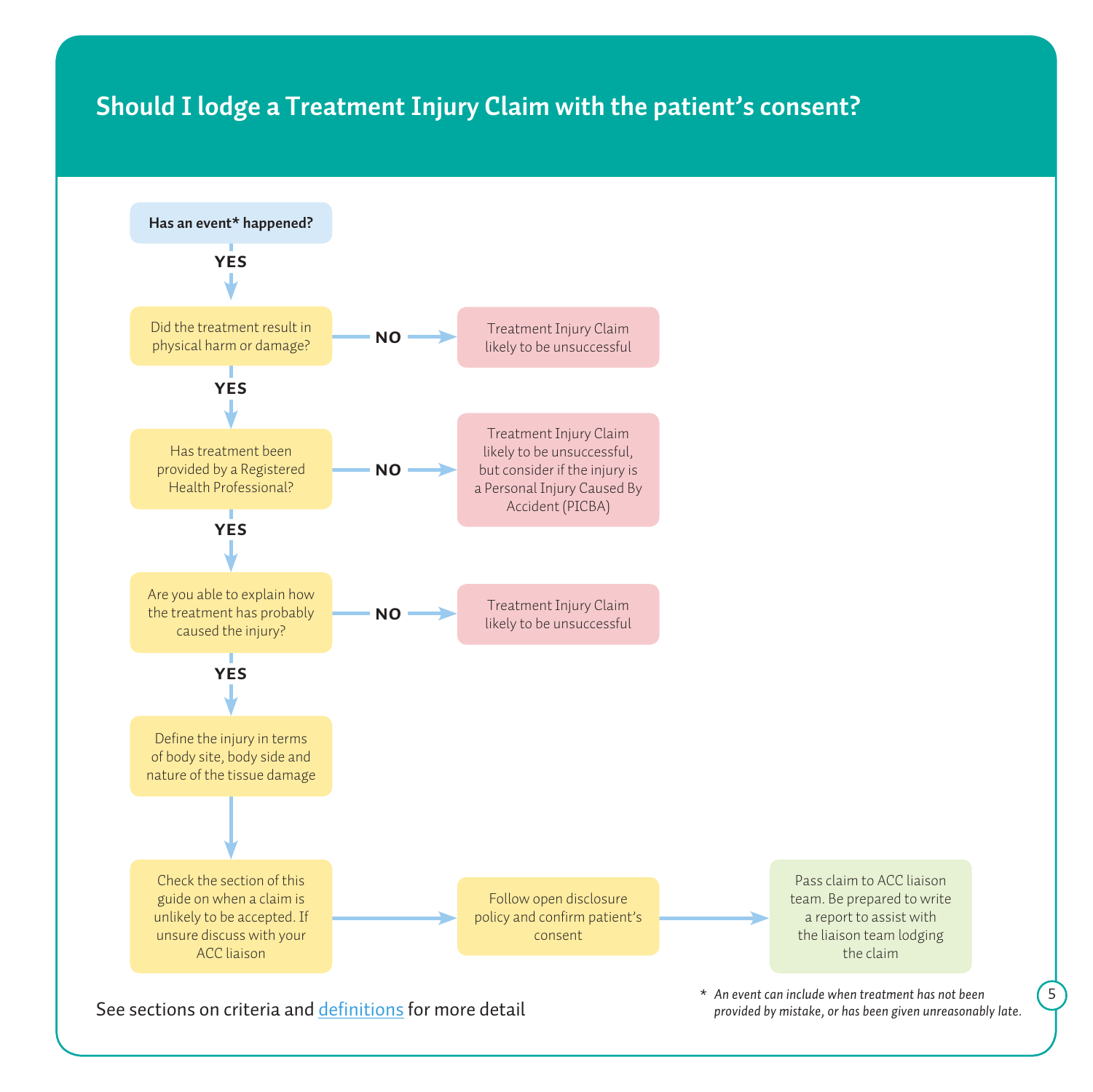## **What is a personal injury?**

A personal injury is a physical injury where bodily damage has been suffered. For example, an injury such as a fracture may be accompanied by the symptoms of pain or aching. However, lodging a claim based solely on symptoms (such as pain or aching) without an identifiable physical injury will not be accepted.

## **What is treatment?**

Treatment has a very broad definition, though it must have been administered by, or at the direction of, a Registered Health Professional in respect of their patient.

Treatment includes diagnosis, a decision on the treatment to be provided or not provided, a failure to provide treatment at all or in a timely manner, obtaining or failing to obtain consent, and failure of equipment. The full definition is set out in Section 33 of the AC Act 2001.

# **What counts as 'causation'?**

To be covered, the personal injury must be caused by treatment. You will need to provide an explanation as to how the injury was caused by the treatment. Causation is considered on the balance of probability, not possibility.

## **Circumstances of the treatment**

The circumstances of the treatment should be taken into account when deciding whether to lodge a Treatment Injury Claim. This includes the:

- underlying health condition of the patient at the time of treatment, and
- clinical knowledge at the time of treatment.

The underlying health condition of a patient may make an injury that is caused by treatment 'ordinary', where in a different patient it would not be. For example, a patient with widespread atherosclerosis and diabetes suffers a wound infection after having a small skin lesion removed from their toe, which may be considered as 'ordinary'. Given the underlying diseases, an infection may be an ordinary outcome even with careful surgery. ACC cover under a Treatment Injury Claim would be unlikely.

# **Who is eligible for ACC support through a Treatment Injury Claim?**

ACC support is available to all New Zealand residents and temporary visitors to New Zealand, who received treatment in New Zealand.

New Zealanders who are ordinarily resident may also be covered if they are injured overseas. There are specific rules around the circumstances in which a resident would be covered if injured overseas. If you have a patient in this situation, contact your ACC Liaison in your DHB to discuss.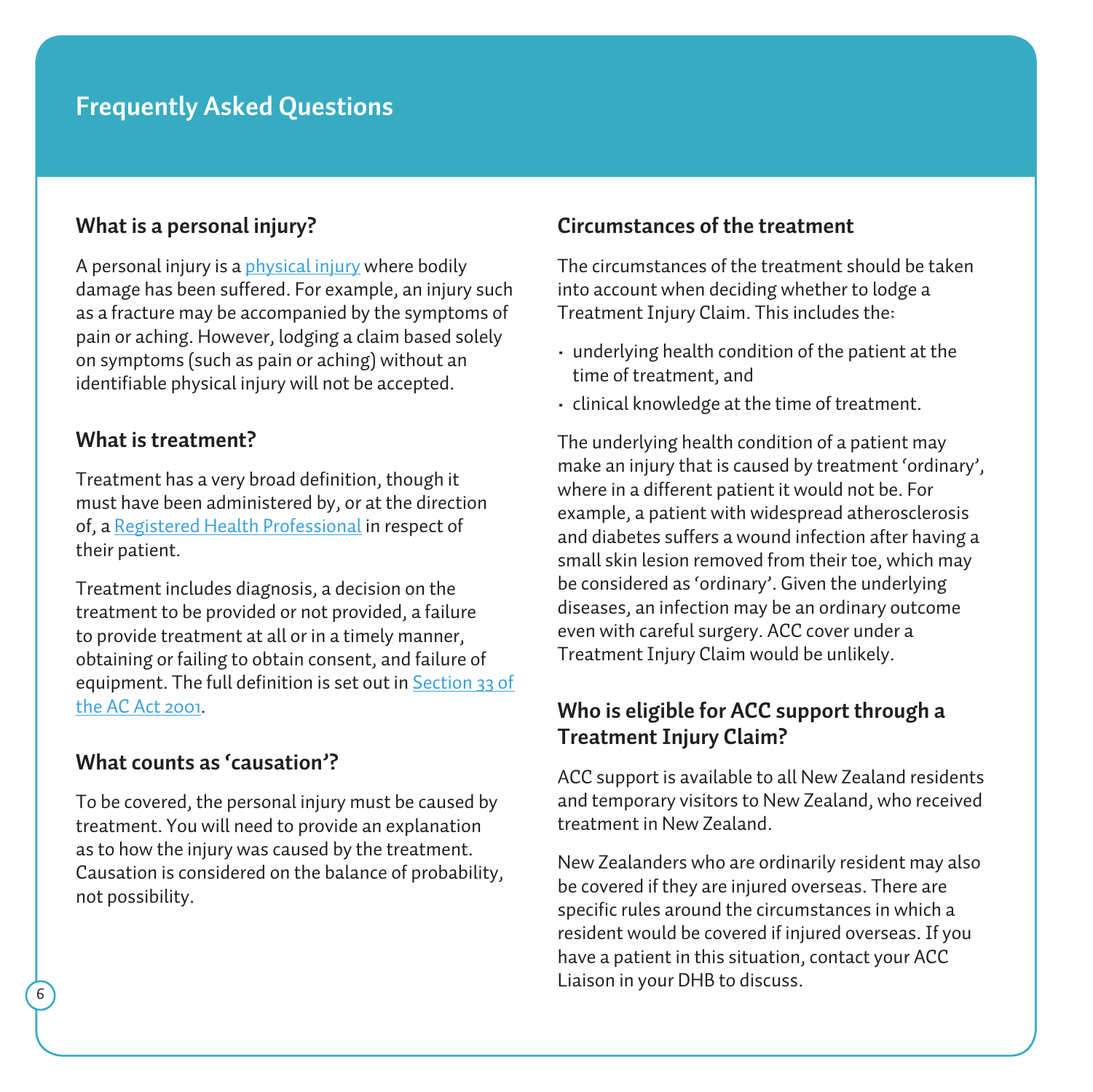# **When is a claim unlikely to be accepted?**

There are circumstances in which an injury resulting from treatment may not be covered by ACC. If the claim does not meet the legislative criteria, it will be declined. Some examples are described below.

See Appendix 1 for definitions of key terminology, and Appendix 2 for the underpinning legislation.

#### **There is insufficient evidence of a physical injury**

Lack of evidence of a physical injury caused by treatment is the most common reason for a claim to be declined, accounting for almost two thirds of declined claims. For example, a claim may be lodged for a patient who is experiencing dizziness – but has no sign of physical damage after receiving medication prescribed for a different patient. In this case, there is no physical injury and so a claim would be unlikely to be accepted.

#### **The injury is a necessary part of the treatment**

For example, a patient has surgery to remove a tumour. During the operation, the surgeon has to cut a nerve in order to access the tumour. The patient subsequently loses movement of some muscles and experiences numbness. Cutting the nerve was a necessary part of the treatment and so a Treatment Injury Claim would be unlikely to be accepted.

#### **The injury is an ordinary consequence of the treatment**

For example, two men of similar age are admitted to hospital for emergency surgery. Both patients need a midline incision, one for appendicitis and the other for a ruptured aneurysm of the abdominal aortic artery. Both patients heal well without infection in the wound, but both develop a hernia at the site of the incision.

The patient with appendicitis has never smoked and has no previous medical problems. His claim for incisional hernia is likely to be accepted.

The patient with the ruptured aneurysm of the abdominal aortic artery, is a smoker with long standing high blood pressure, so the incisional hernia is likely to be considered an ordinary consequence and a Treatment Injury Claim would be unlikely to be accepted.

#### **The patient has withheld consent for the treatment**

For example, a patient declines to complete a course of medication and their condition gets worse as a result. A Treatment Injury Claim would be unlikely to be accepted.

#### **The injury has been caused solely by resource allocation decisions**

For example, a patient is on a prioritised waiting list for a hip replacement and their hip arthritis gets worse while they are waiting for surgery. The patient's GP has updated the DHB on the patient's deteriorating symptoms and the patient is reprioritised to bring forward the surgery. A Treatment Injury Claim would be unlikely to be accepted in this situation.

#### **The desired results of the treatment have not been achieved**

For example, a Treatment Injury Claim for a patient who has had cosmetic surgery and is not satisfied with the results would be unlikely to be accepted. A Treatment Injury Claim for pregnancy after a properly inserted Intrauterine Contraceptive Device (IUCD) also would be unlikely to be accepted.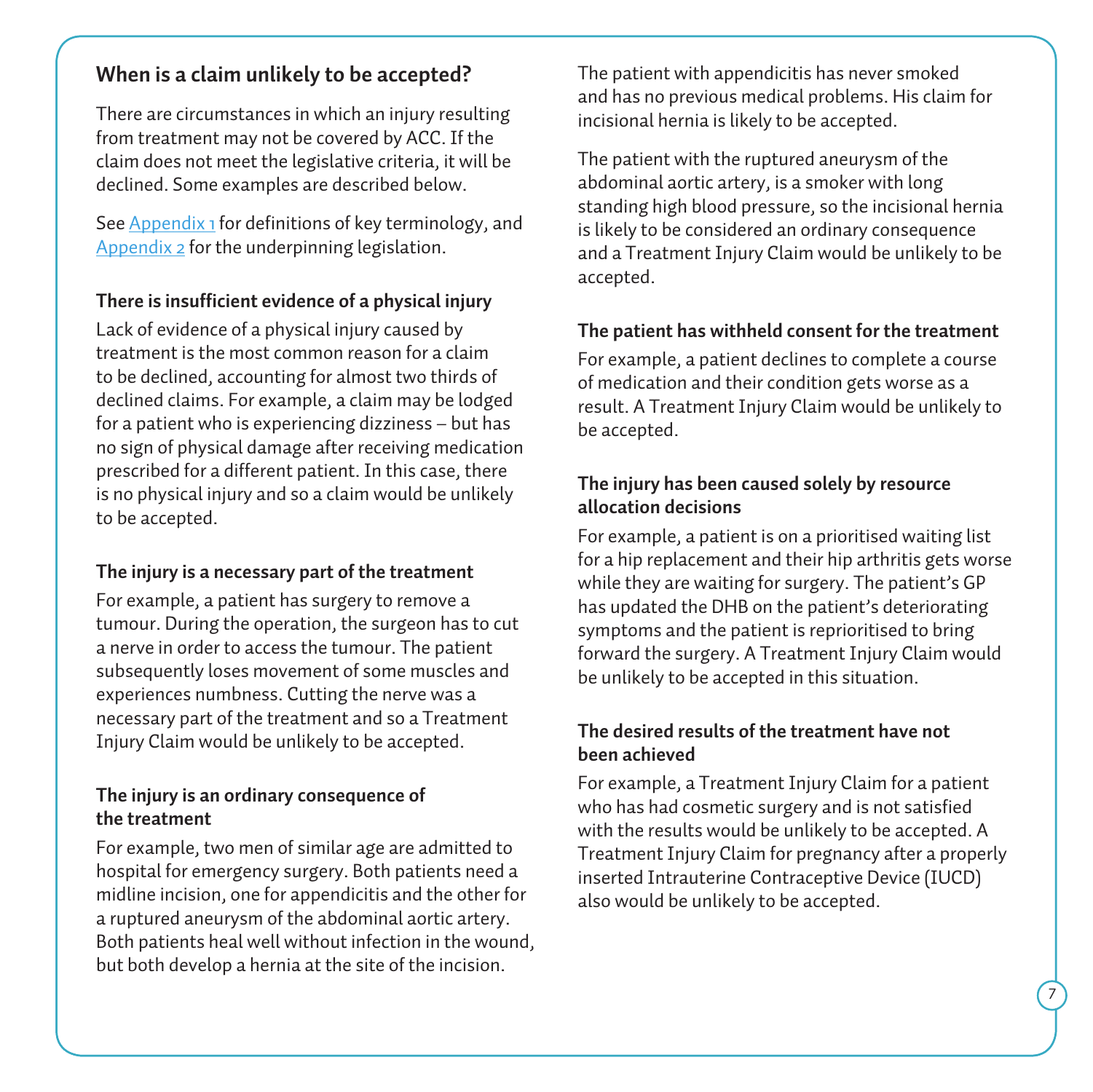#### **What clinical information is needed?**

Where available and relevant you should gather:

- **Case notes** from the Registered Health Professional who undertook the treatment. Treatment Injury Claims can only be made where the treatment was provided by, or at the direction of a Registered Health Professional.
- The following documents (where they apply):
	- **laboratory reports**
	- **referral letter**
	- **x-ray reports**
	- **MRI reports**
	- **operative notes**
	- **consent forms**
	- **discharge summaries**.
- A **Clinical Incident Review**, if completed for the injury and event
- A **letter** explaining the reason for the claim, or a **report** about the treatment event, especially if the situation is particularly complex.

Clinical information is needed to show that the injury happened, and that it was caused by the treatment. It is important to be able to explain and show **how** the treatment caused the injury. If the treatment that caused the injury was not given in your DHB, provide what you can in discussion with your patient.

ACC aims to make decisions on claims as quickly as possible. You should send in clinical information to support the claim as soon as it is available, so that ACC can start to investigate the claim.

For particularly complex claims, ACC may seek expert clinical advice.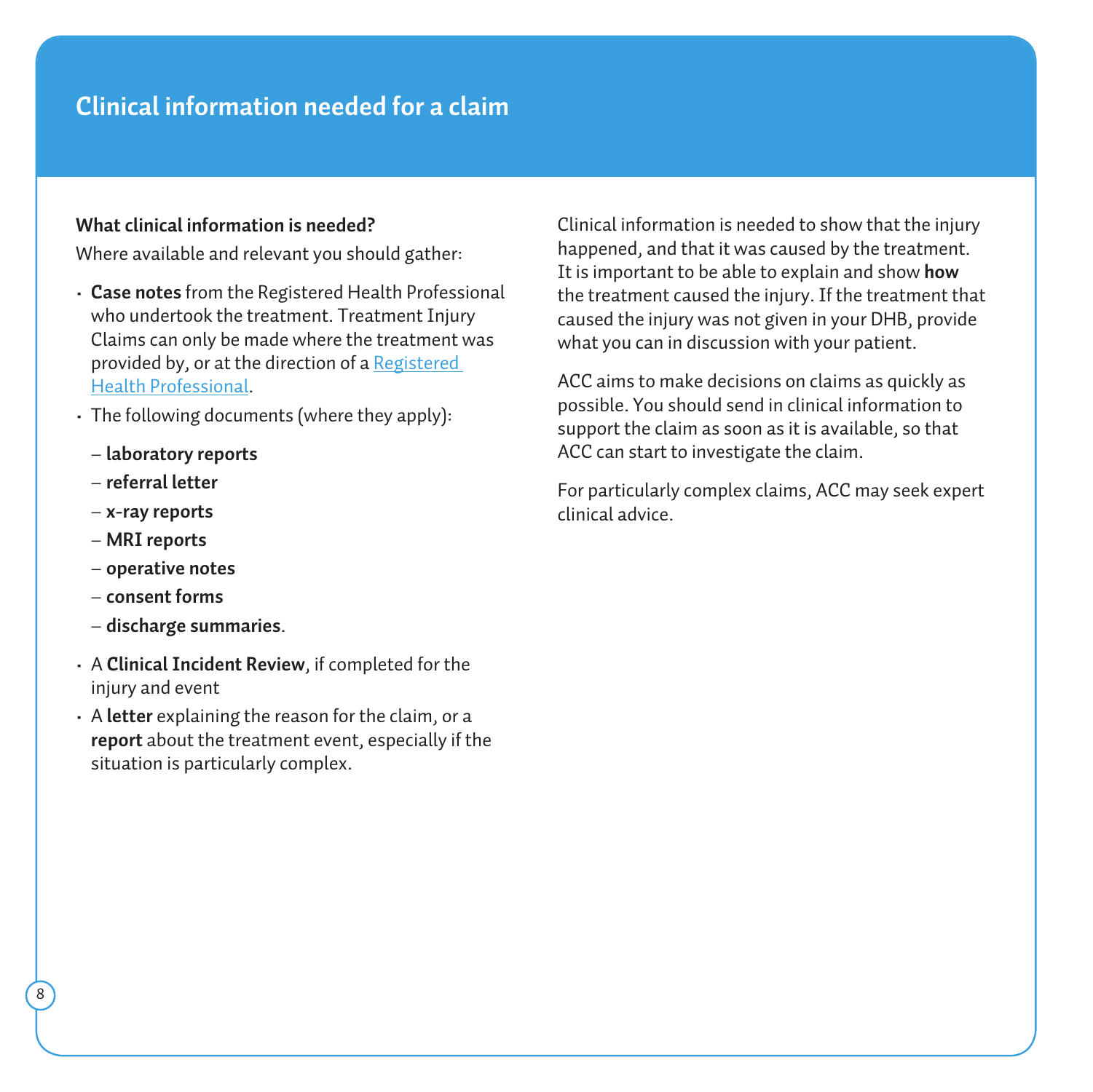# **Treatment Injury Claim timeframes**

## **How long will it take to get a decision from ACC?**

ACC wants the best for the patient and if cover is available, ACC seeks to ensure the patient has access to support as quickly as possible.

Treatment Injury Claims are considered complicated claims within the legislation, which allows up to nine months for a decision to be made. However, ACC aims to investigate Treatment Injury Claims and determine cover as quickly as possible after the claim is lodged so that the patient can receive timely assistance from ACC if cover is available for their injury.

## **What can I do to ensure the quickest possible decision?**

You can make a **big** difference for your patients by helping to provide the required clinical information to ACC as quickly as possible, and especially when lodging the claim. Once you have completed the relevant forms, your DHB ACC Liaison will review the documentation to make sure you have everything you need.

Your Liaison will then send the forms to ACC.

Once a decision has been made, ACC will write to the patient to let them know the outcome.

## **Can the patient receive treatment before a decision is made on ACC cover?**

The Registered Health Professionals should continue to treat the patient and plan for discharge as clinically required. It is for the treating clinician to determine what treatment the patient requires, not ACC.

ACC contributes to the cost of treatment and rehabilitation for covered injuries for accepted claims.

# **Can I lodge a claim if I think there might be a risk of physical injury presenting in the future?**

There must be evidence of a physical injury when the claim is made. If there is no evidence of a physical injury the claim will not be accepted. If a patient is treated, and the injury occurs months – or even years – later, a claim can be made then.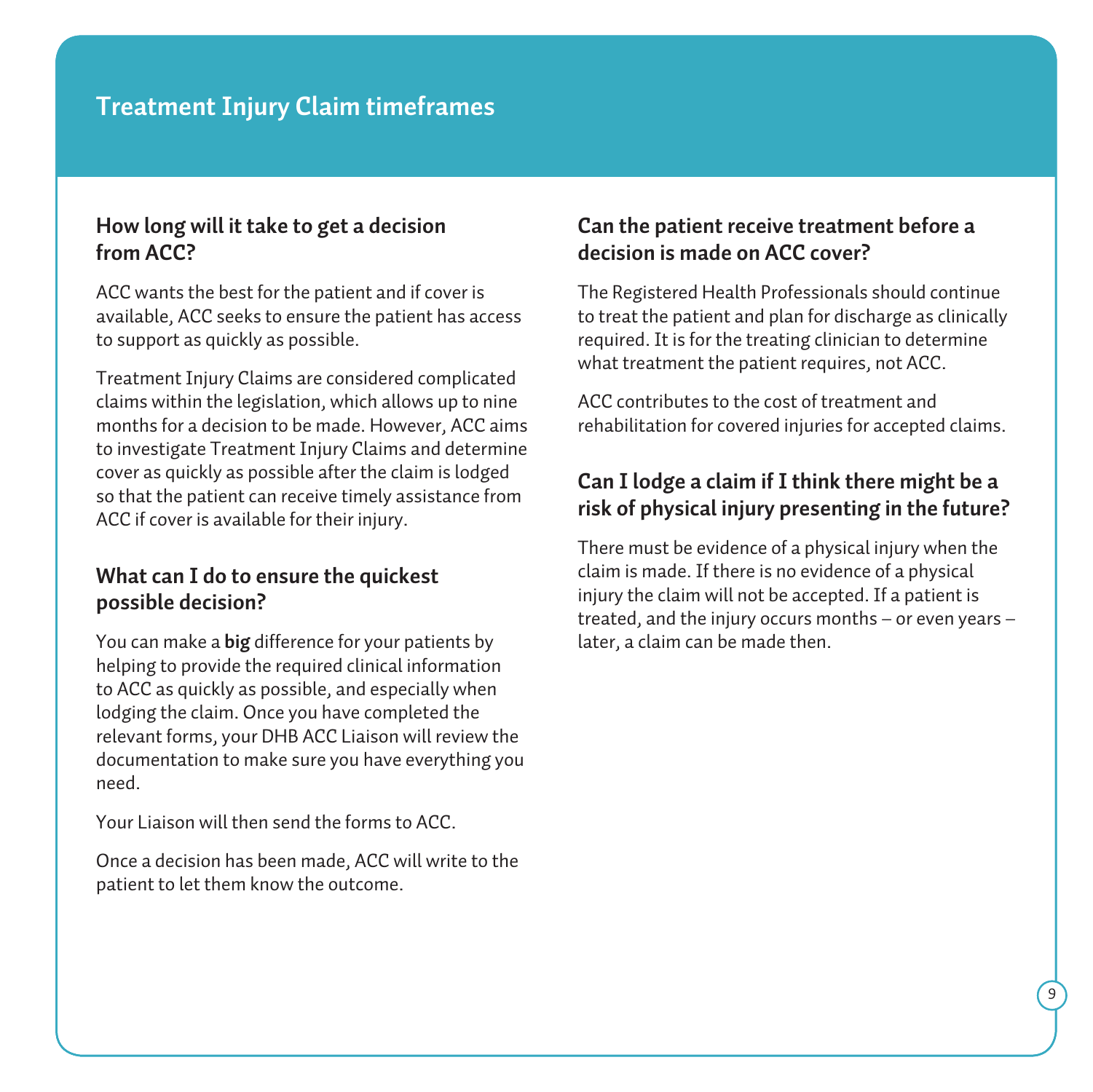## **Messaging for patients**

A patient **must provide their consent** for a claim to be lodged with ACC, as it involves providing their personal and private information to ACC.

As well as a prompt and accurate explanation of the circumstances of the injury, patients should be reassured that the health system will manage their treatment regardless of the ACC claim. ACC is not a treatment provider and will investigate a claim for cover while the medical care continues. Registered Health Professionals and DHBs should avoid setting expectations for patients as to the likelihood of a claim being accepted, especially where the basis of the claim is an omission in the treatment process.

Health professionals are obliged to inform the patient of their right to consider a complaint to the Health and Disability Commissioner where the patient is harmed by treatment.

# **Refreshing DHB policy**

It is good practice to refresh your DHB Treatment Injury Claim policy annually, to make sure you have captured any updates from ACC. Many DHBs use this opportunity to remind their Registered Health Professionals of the policy and what they can do to ensure a smooth claims process.

## **Communication with ACC**

The more information and context ACC has about a particular claim, the quicker a decision can be made. If the clinical information to support the claim is delayed, the treatment changes or you have additional information, then let ACC know. This helps to manage patients' expectations on when the decision will be made. It's important to remember that ACC can only make a decision on the information provided, so if there is something else you think should be taken into account, share that information with ACC.

Communication with ACC about a particular patient is permitted if the patient has provided written consent to ACC. The decision outcome will be communicated directly to the patient.

General enquiries on how to make a claim or the type of information required are welcomed. Please use the contact details below.

# **Sharing policy information between DHBs**

It may be helpful to share information on your DHB Treatment Injury Claim policy with your colleagues in other DHBs. This helps to ensure consistency between DHBs, and to share best practice.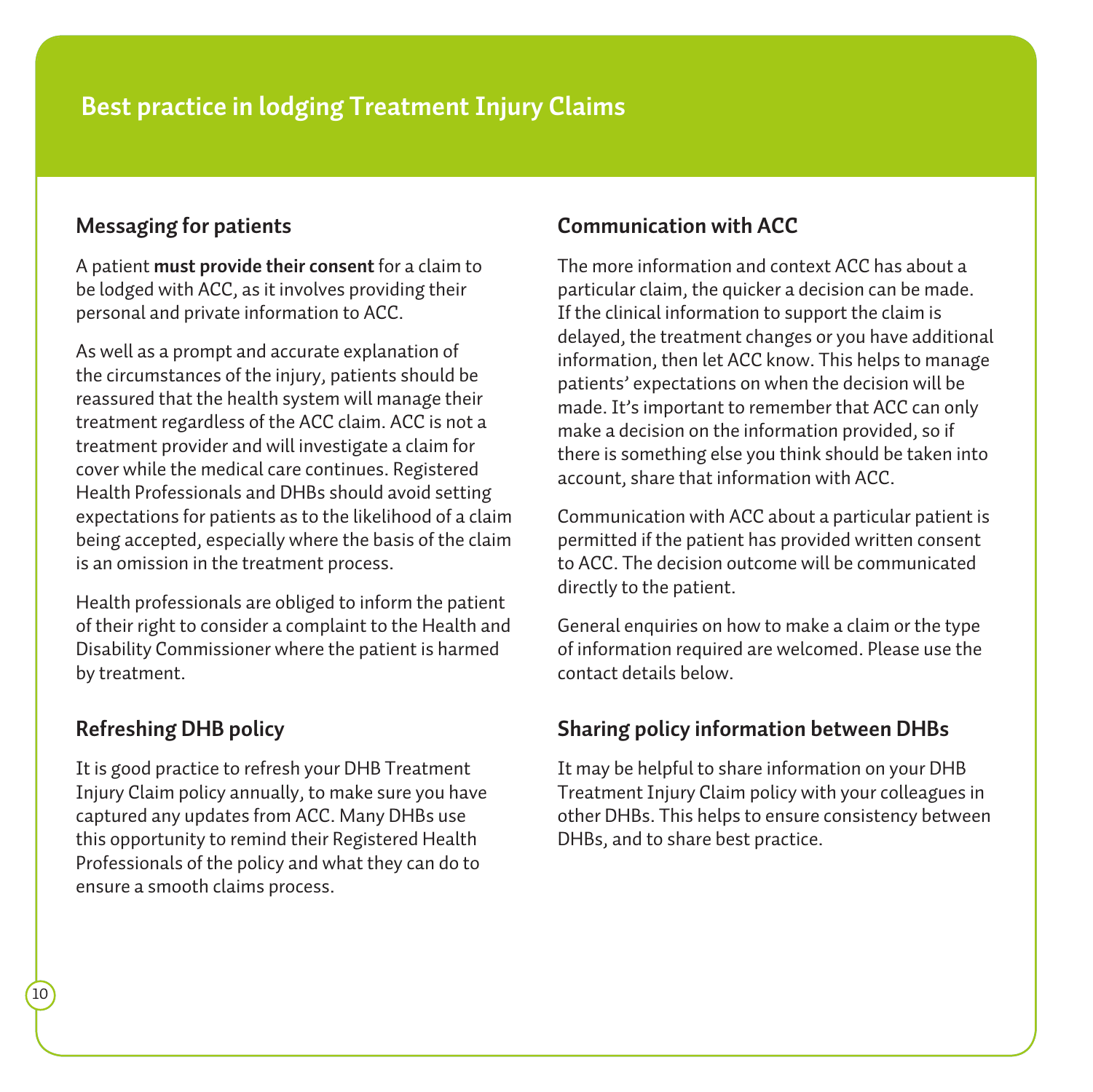# **Where do I go for more information?**

# **Useful documents and forms**

The ACC website contains details of how to lodge a claim.

*ACC 589* Getting Help with an Injury Caused by **Treatment** 

This is a document that tells you how and when you can make a claim for a treatment injury, and the help ACC may be able to provide.

*ACC 45* ACC Injury Claim Form

This claim form is submitted electronically.

*ACC 46N*

Paper version of electronic claims form – used when electronic system is unavailable.

#### *ACC 2152* Treatment Injury Form

This form provides additional information to ACC about the claimed Treatment Injury. It must be completed alongside the ACC45 form when making a Treatment Injury Claim.

#### **Key contacts**

ACC Treatment Injury Helpline: 0800 735 566

www.acc.co.nz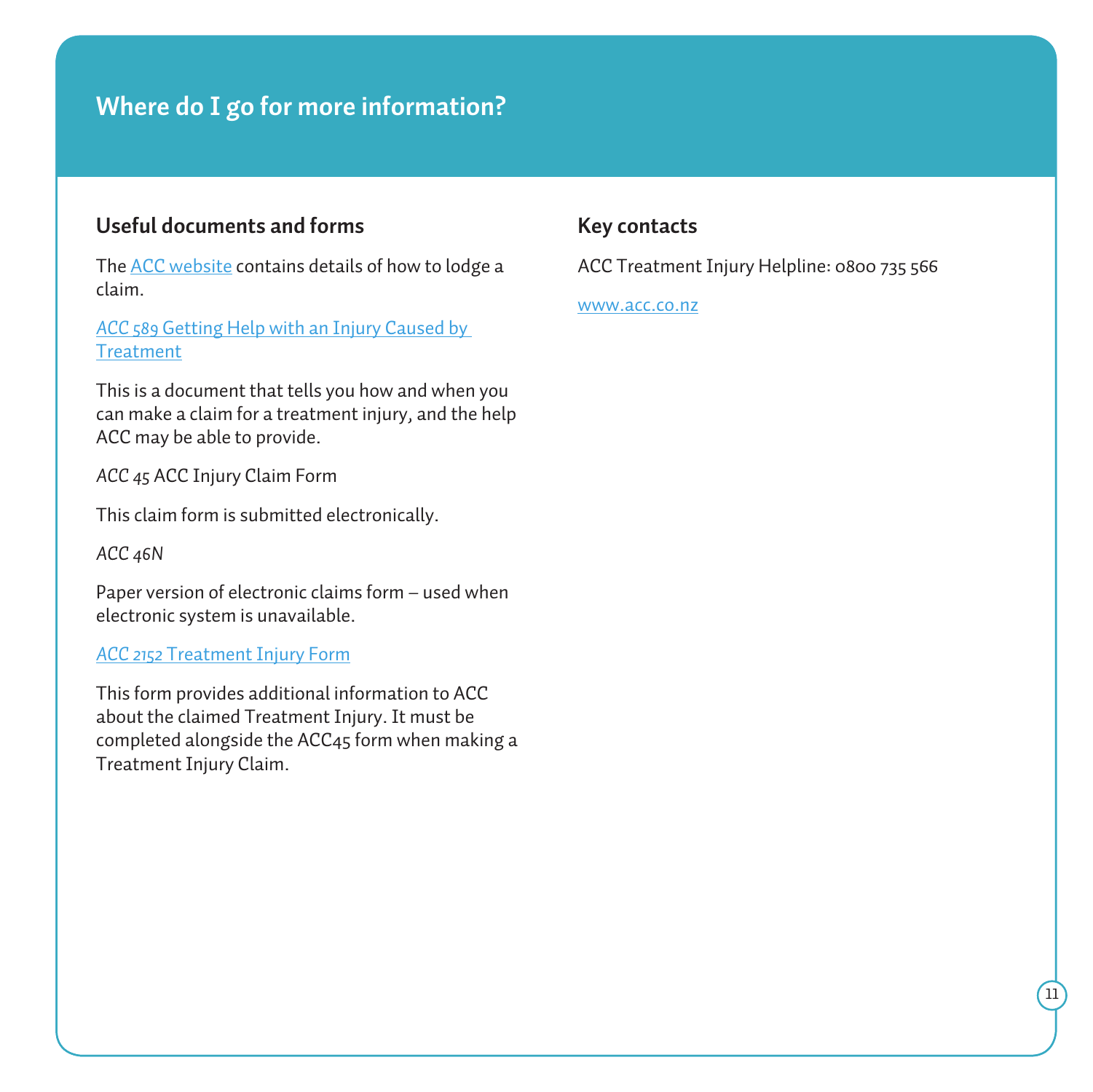# **Appendix 1: Definitions**

#### **An 'event'**

An event is an incident that results in bodily harm to a patient, which is caused by treatment provided by a Registered Health Professional, rather than the underlying disease processes. The cause could be treatment or a failure to provide treatment.

#### **Connected processes**

Your DHB will have a range of policies and processes that will need to be followed. A Treatment Injury Claim does not replace any of these. For example, alongside a Treatment Injury Claim you may need to undertake:

- informed consent standards and policies (including Diminished Capacity and Competence to Consent, Children)
- death of a patient
- open disclosure
- other policies and procedures your DHB may have in place.

#### **Date of injury**

This is the date when the patient first sought treatment for the symptoms of the injury that was caused by the treatment. This is not necessarily the date of the original treatment, which caused the injury.

#### **Mental injury**

A mental injury is a clinically significant behavioural, cognitive or psychological dysfunction. A mental injury may be covered if it is caused by a physical injury caused by treatment. If you wish to make a claim for a mental injury, as a result of physical injuries caused by treatment, contact your ACC Liaison in your DHB to discuss.

#### **Personal injury/ Injury to a person**

Personal injury is defined in the AC Act as:

- death
- physical injury
- damage to dentures or prostheses that replace a part of the human body.

Damage to a physical aid that is not replacing part of the human body, for example a hearing aid, contact lenses or spectacles, is not covered under Treatment Injury legislation.

#### **Physical harm or damage**

There must be evidence of physical harm or damage to the patient. Symptoms alone are insufficient to amount to physical injury.

Common physical injuries include wounds, lacerations and contusions, burns, fractures, amputations and dislocations.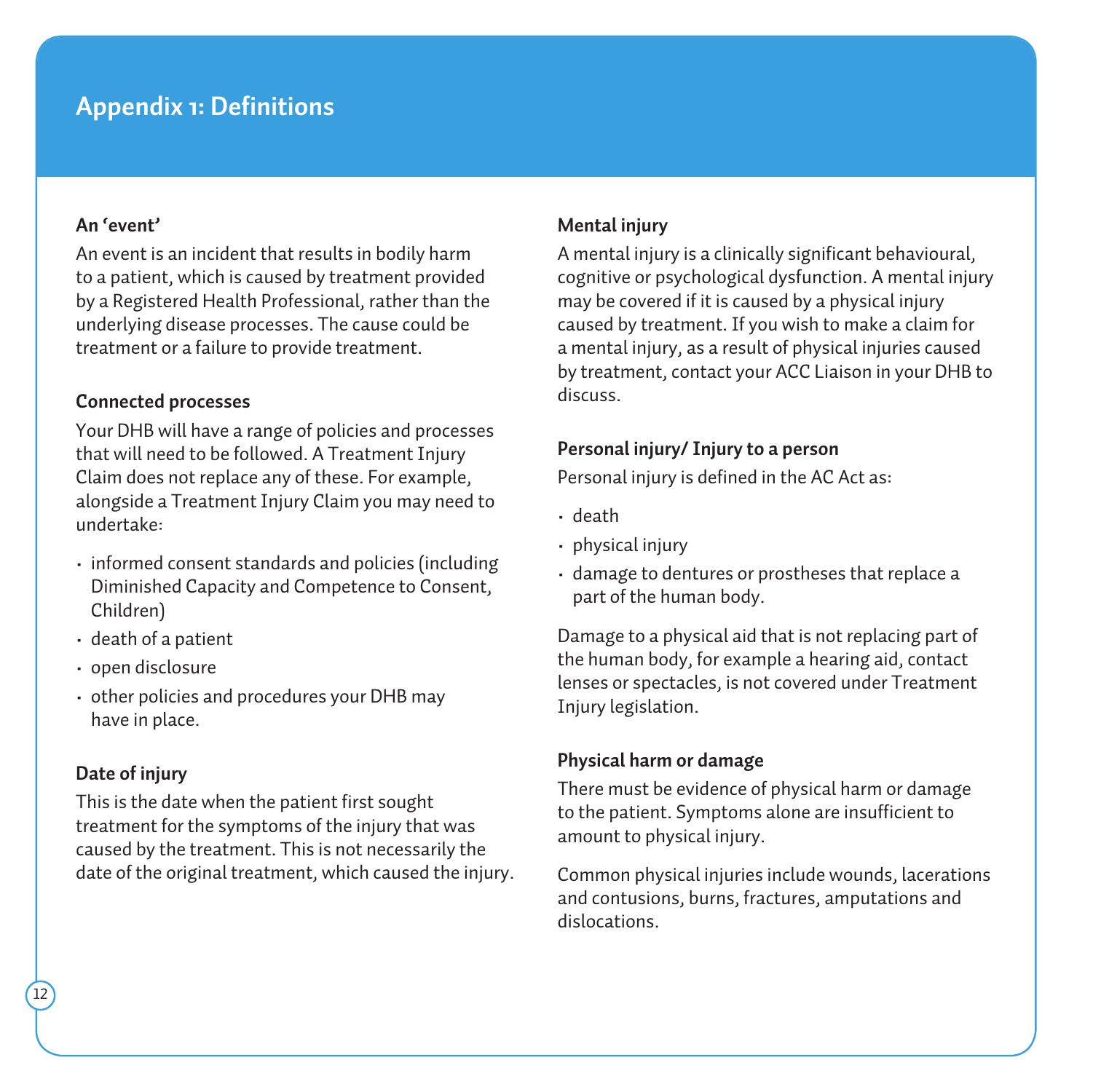#### **Registered Health Professional**

Only injuries caused by treatment from a Registered Health Professional listed in Section 6 of the AC Act can form the basis of a Treatment Injury Claim. The ACC Act 2001 can be found at www.legislation.govt.nz.

#### **Registered Health Professional (who can lodge Treatment Injury Claims)**

The list of Registered Health Professionals who can lodge Treatment Injury Claims is available on www.acc.co.nz (search 'lodging claims').

#### **Reporting of risk of harm from treatment injuries**

Under Section 284 of the Accident Compensation Act 2001, if ACC believes from information gathered in the course of processing a claim that there is a risk of harm to the public, ACC must report the risk. Examples include medication adverse events and equipment failures that are reported to Medsafe.

While all claims are assessed for risk of harm, those claims involving a failure to provide treatment with significant worsening of a person's health represent obvious risk to the public and are more likely to be reported to a registration body or another relevant authority.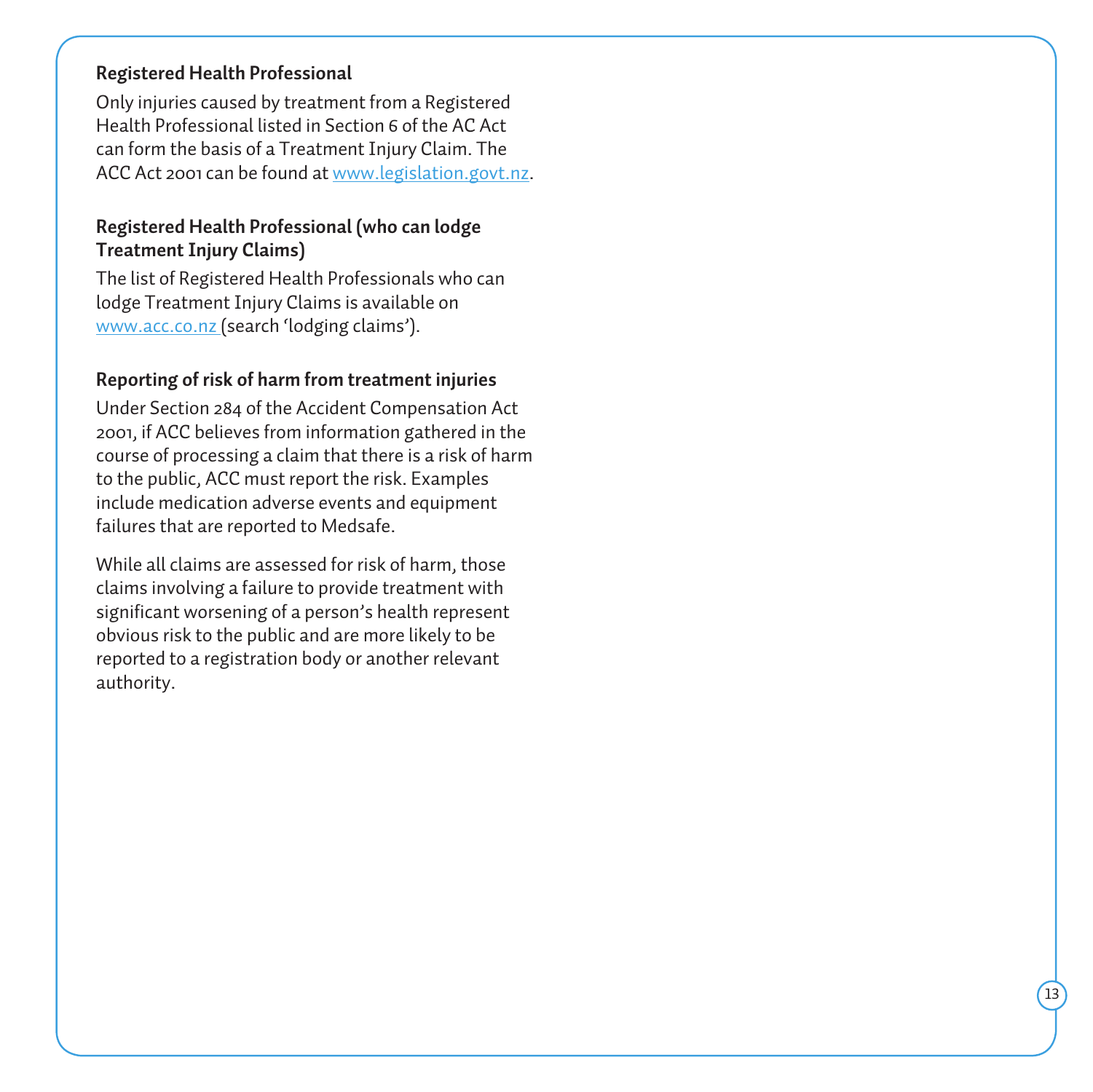# **Appendix 2: Underpinning legislation**

The following sections of the Accident Compensation Act 2001 and amendments are relevant for Treatment Injury Claims:

Section 6: Interpretation

Section 16: New Zealand

Section 17: Ordinarily resident in New Zealand

Section 20: Cover for personal injury suffered in New Zealand

Section 22: Cover for personal injury suffered outside New Zealand

Section 23: Cover for personal injury suffered by persons not ordinarily resident in New Zealand: exclusions while travelling to, around, and from New Zealand

Section 25: Accident

Section 26: Personal injury

Section 32: Treatment injury

Section 33: Treatment

Section 38: Date on which person is to be regarded as suffering treatment injury

Section 284: Reporting of risk of harm to public

Schedule 1, Part 1: When Corporation is liable to pay cost of treatment

Other relevant legislation includes:

ACC Code of Claimants' Rights

Code of Health and Disability Services Consumers' Rights 1996

Health Information Privacy Code 1994

Health Practitioners Competence Assurance Act 2003

The Mental Health Compulsory Assessment and Treatment Act 1992

The Alcoholism and Drug Addiction Act 1996

The Tuberculosis Act 1948

The Health Act 1956

The Coroner's Act 2006

#### **Key contacts**

ACC Treatment Injury Helpline: 0800 735 566

www.acc.co.nz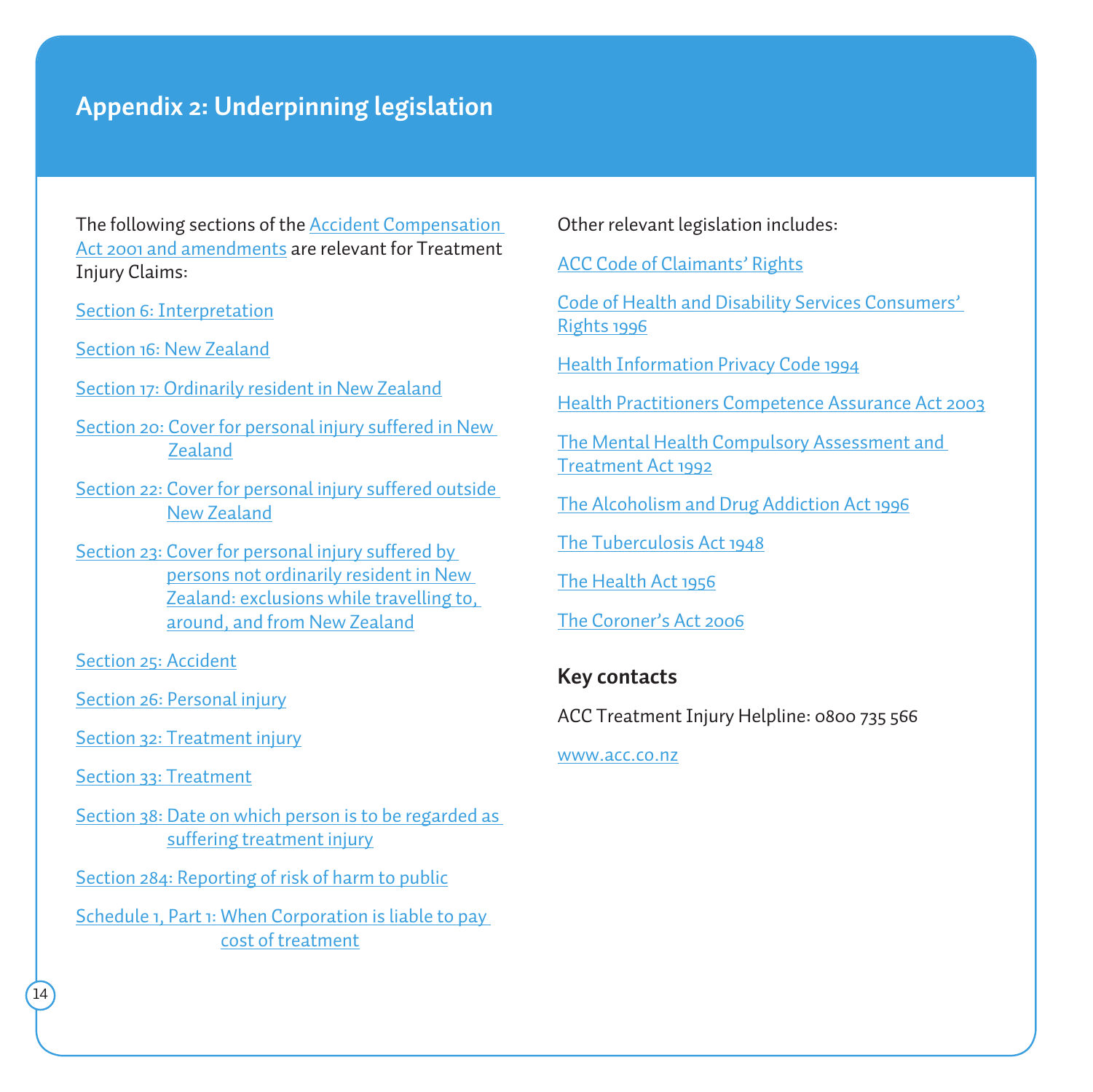